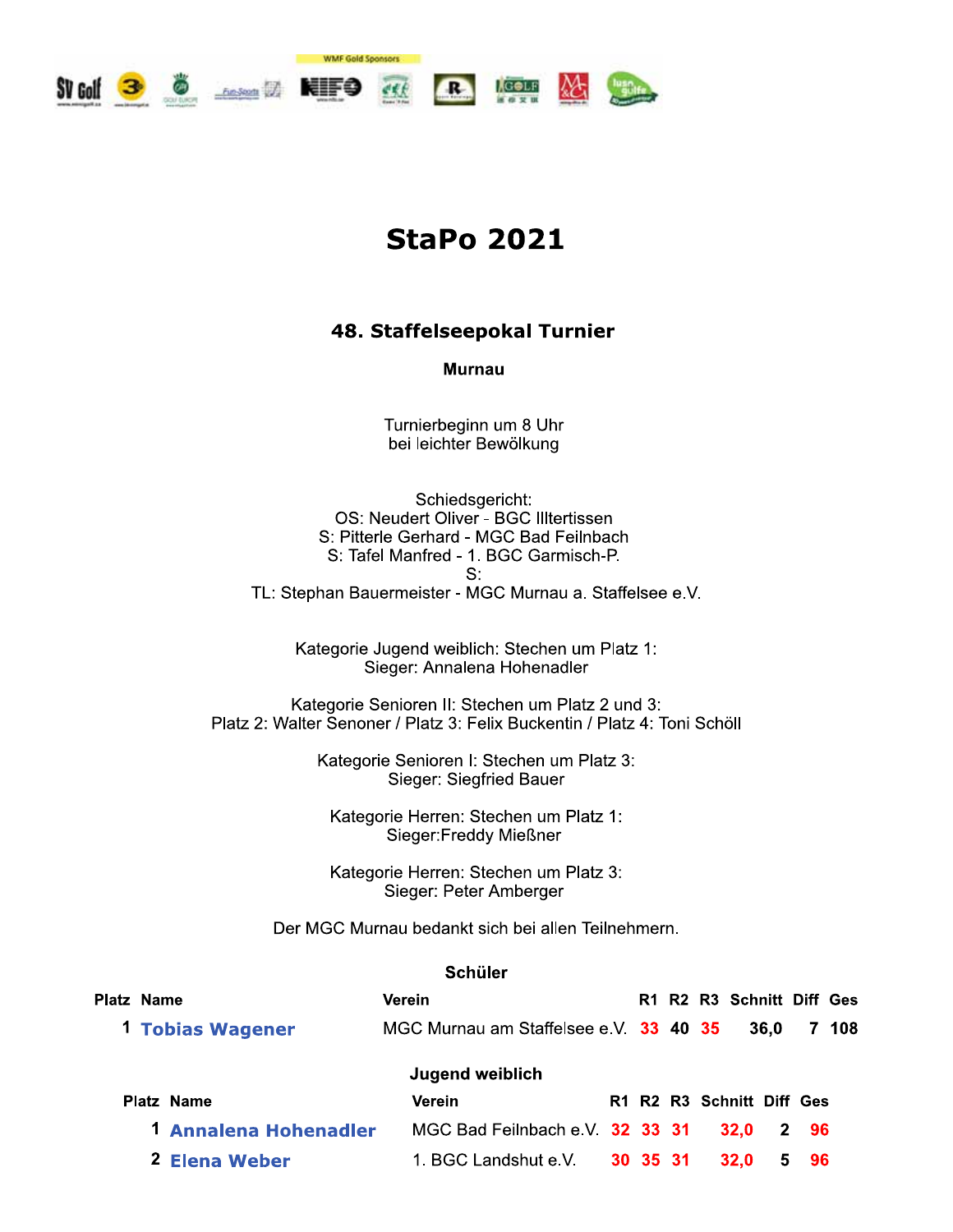# Seniorinnen II

| Platz Name                 | Verein                                      |          | R1 R2 R3 Schnitt Diff Ges |             |       |
|----------------------------|---------------------------------------------|----------|---------------------------|-------------|-------|
| 1 Dagmar Hirschmann        | <b>MGC Siusi</b>                            | 30 27 31 | 29,3                      | 4           | 88    |
| <b>2 Elfriede Bader</b>    | MGC Murnau am Staffelsee e.V.               | 32 32 31 | 31,7                      | $\mathbf 1$ | 95    |
| <b>3 Erika Tuchs</b>       | MGC Murnau am Staffelsee e.V.               | 39 32 28 | 33,0                      | 11          | -99   |
| 4 Angelika Heyder          | MGC Murnau am Staffelsee e.V.               | 34 36 30 | 33,3                      |             | 6 100 |
| <b>5 Edeltraud Zeller</b>  | Olchinger MSK e.V.                          | 38 32 33 | 34,3                      |             | 6 103 |
| <b>6 Annemarie Schmidt</b> | MGC Murnau am Staffelsee e.V.               | 38 39 38 | 38,3                      |             | 1 115 |
| 7 Cornelia Lais            | 1. Münchener MGC 1962 e.V.                  | 43 37 36 | 38,7                      |             | 7 116 |
| 8 Irmgard Gerdeißen        | 1. BGC Garmisch-Partenkirchen e.V. 41 41 43 |          | 41,7                      |             | 2 125 |
|                            | <b>Senioren II</b>                          |          |                           |             |       |
| <b>Platz Name</b>          | Verein                                      |          | R1 R2 R3 Schnitt Diff Ges |             |       |

|    | IAL NAILE                    | <b>AGIGIII</b>                              |          | NI NA NJ JUHINI DIN GES |                  |                  |
|----|------------------------------|---------------------------------------------|----------|-------------------------|------------------|------------------|
|    | <b>1 Josef Mahl</b>          | 1. BGC Garmisch-Partenkirchen e.V. 30 28 29 |          | 29,0                    | $\mathbf{2}$     | 87               |
|    | 2 Walter Senoner             | <b>MGC Siusi</b>                            | 32 30 31 | 31,0                    | 2 <sup>2</sup>   | 93               |
|    | <b>3 Felix Buckentin</b>     | MGC Ingolstadt e.V.                         | 30 33 30 | 31,0                    | $\mathbf{3}$     | 93               |
| 4  | <b>Toni Schöll</b>           | <b>BGC Illertissen e.V.</b>                 | 35 30 28 | 31,0                    | $\overline{7}$   | 93               |
| 5  | <b>Ekkehard Lauer</b>        | OMGC Ingolstadt e.V.                        | 33 29 32 | 31,3                    | 4                | 94               |
| 6  | <b>Klaus Baumer</b>          | BGC Illertissen e.V.                        | 30 32 34 | 32,0                    | 4                | 96               |
|    | <b>7 Richard Scharf</b>      | BGC Illertissen e.V.                        | 35 29 32 | 32,0                    | 6                | 96               |
| 8. | <b>Franz Weiser</b>          | MGC Murnau am Staffelsee e.V.               | 36 32 30 | 32,7                    | 6                | 98               |
| 9  | <b>Ernst Böhm</b>            | MGC Murnau am Staffelsee e.V.               | 36 27 36 | 33,0                    | $\boldsymbol{9}$ | 99               |
|    | <b>10 Peter Lais</b>         | 1. Münchener MGC 1962 e.V.                  | 40 30 30 | 33,3                    |                  | 10 100           |
| 11 | <b>Gerhard Pitterle</b>      | MGC Bad Feilnbach e.V.                      | 34 36 33 | 34,3                    |                  | 3 <sub>103</sub> |
|    | <b>12 Werner Schmidbauer</b> | OMGC Ingolstadt e.V.                        | 32 37 34 | 34,3                    |                  | 5 103            |
|    | <b>13 Josef Kirner</b>       | MGC Bad Feilnbach e.V.                      | 35 38 35 | 36,0                    |                  | 3 108            |
|    | 14 Ulrich Köhler             | BSV 86 München e.V.                         | 34 41 36 | 37,0                    |                  | 7 111            |
|    | <b>15 Wolfgang Gotthard</b>  | 1. BGC Garmisch-Partenkirchen e.V. 31 37 48 |          | 38,7                    |                  | 17 116           |
|    | 16 Hans Häuserer             | 1. BGC Garmisch-Partenkirchen e.V. 44 39 42 |          | 41,7                    |                  | 5 125            |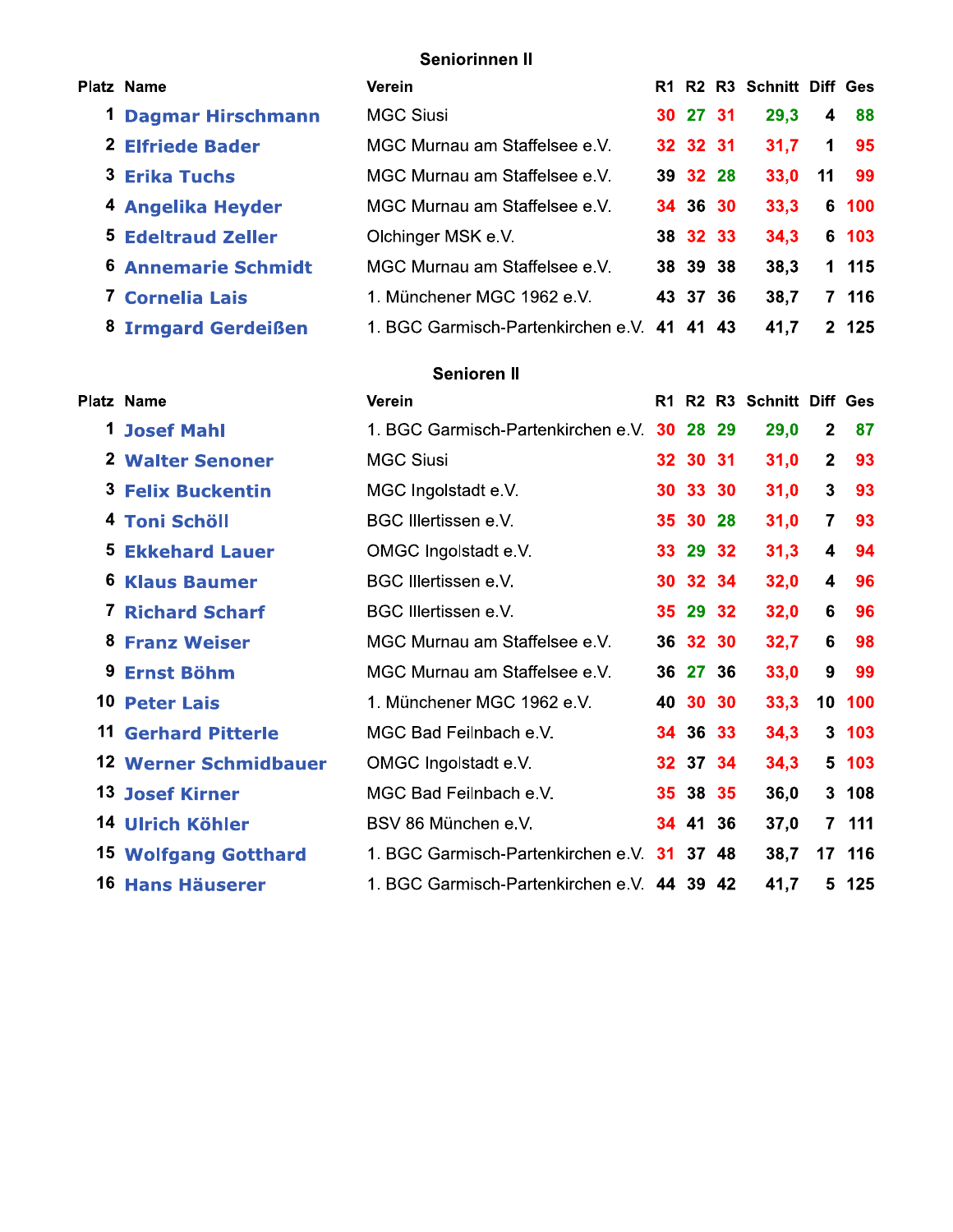## Seniorinnen I

|    | <b>Platz Name</b>           | <b>Verein</b>                               |    |          |    | R1 R2 R3 Schnitt Diff Ges |                         |        |
|----|-----------------------------|---------------------------------------------|----|----------|----|---------------------------|-------------------------|--------|
| 1  | Jutta Schöpf                | BGC e.V. Bad Berneck                        |    | 34 27 33 |    | 31,3                      | $\overline{7}$          | 94     |
|    | <b>2 Prisca Ferstl</b>      | MGC Murnau am Staffelsee e.V.               |    | 36 35 29 |    | 33,3                      |                         | 7 100  |
|    | <b>3 Petra Schwicker</b>    | BSV 86 München e.V.                         |    | 36 33 33 |    | 34,0                      |                         | 3 102  |
|    | 4 Petra Wehner              | 1. MGC Spandau e.V.                         |    | 35 33 39 |    | 35,7                      |                         | 6 107  |
|    | <b>5 Jutta Weber</b>        | 1. BGC Landshut e.V.                        |    | 31 42 39 |    | 37,3                      | 11                      | 112    |
| 6. | <b>Susanne Tafel</b>        | 1. BGC Garmisch-Partenkirchen e.V.          |    | 38 42 36 |    | 38,7                      | 6                       | 116    |
|    | <b>7 Jeannette Praxl</b>    | MGC Bad Feilnbach e.V.                      |    | 34 46 37 |    | 39,0                      | 12 <sub>2</sub>         | 117    |
|    | 8 Silvia Weiser             | MGC Murnau am Staffelsee e.V.               |    | 41 42 38 |    | 40,3                      |                         | 4 121  |
| 9. | <b>Johanna Ertl</b>         | 1. BGC Landshut e.V.                        |    | 44 36 42 |    | 40,7                      |                         | 8 122  |
|    |                             | Senioren I                                  |    |          |    |                           |                         |        |
|    | <b>Platz Name</b>           | Verein                                      |    |          |    | R1 R2 R3 Schnitt Diff Ges |                         |        |
| 1  | <b>Markus Obeth</b>         | <b>AMV Algund</b>                           |    | 25 27 25 |    | 25,7                      | $\mathbf{2}$            | 77     |
|    | 2 Raimund Schwägerl         | MGC Murnau am Staffelsee e.V.               | 30 | 27 28    |    | 28,3                      | 3                       | 85     |
|    | <b>3 Siegfried Bauer</b>    | BGC e.V. Bad Berneck                        | 29 | 32 27    |    | 29,3                      | $5\phantom{.0}$         | 88     |
|    | 4 Volker Wagener            | MGC Murnau am Staffelsee e.V.               |    | 31 26 31 |    | 29,3                      | $\overline{\mathbf{5}}$ | 88     |
|    | 5 Ralf Jürgensen            | SSV Ulm 1846 e.V. Abt. Bahnengolf           | 30 | 28       | 31 | 29,7                      | 3                       | 89     |
|    | <b>6 Roland Brunello</b>    | <b>AMV Algund</b>                           | 26 | 31       | 32 | 29,7                      | 6                       | 89     |
|    | <b>7 Christian Bittner</b>  | MGC Murnau am Staffelsee e.V.               | 29 | 30 31    |    | 30,0                      | $\mathbf{2}$            | 90     |
|    | 7 Michael Müller            | MGC Bad Feilnbach e.V.                      |    | 30 29 31 |    | 30,0                      | $\mathbf{2}$            | 90     |
|    | <b>9 Uwe Wehner</b>         | BSV AOK Leipzig e.V.                        |    | 34 30 28 |    | 30,7                      | 6                       | 92     |
|    | <b>10 Andreas Neuburger</b> | SSV Ulm 1846 e.V. Abt. Bahnengolf           |    | 33 33 27 |    | 31,0                      | 6                       | 93     |
| 11 | <b>Christian Wamboldt</b>   | Olchinger MSK e.V.                          | 30 | 34 30    |    | 31,3                      | $\overline{\mathbf{4}}$ | 94     |
|    | <b>11 Thomas Gräf</b>       | MGC Bad Feilnbach e.V.                      |    | 30 34 30 |    | 31,3                      | 4                       | 94     |
|    | 13 Dieter Kaufmann          | <b>MGC Siusi</b>                            |    | 31 32 32 |    | 31,7                      | 1                       | 95     |
|    | <b>14 Oliver Neudert</b>    | <b>BGC Illertissen e.V.</b>                 |    | 36 25 34 |    | 31,7                      | 11                      | 95     |
|    | <b>15 Markus Hohenadler</b> | MGC Bad Feilnbach e.V.                      |    | 32 30 34 |    | 32,0                      | 4                       | 96     |
|    | <b>16 Viktor Langer</b>     | MGC Ingolstadt e.V.                         |    | 34 35 27 |    | 32,0                      | 8                       | 96     |
|    | <b>17 Theo Kronschnabl</b>  | <b>BGC Illertissen e.V.</b>                 |    | 30 34 33 |    | 32,3                      | 4                       | 97     |
|    | <b>18 Manfred Tafel</b>     | 1. BGC Garmisch-Partenkirchen e.V. 30 37 33 |    |          |    | 33,3                      |                         | 7 100  |
|    | <b>19 Thomas Staska</b>     | BSV 86 München e.V.                         |    | 36 40 30 |    | 35,3                      |                         | 10 106 |
|    | <b>20 Albin Lageder</b>     | <b>MGC Siusi</b>                            |    | 35 35 39 |    | 36,3                      |                         | 4 109  |
|    | <b>20 Ralf Weis</b>         | 1. Münchener MGC 1962 e.V.                  |    | 39 35 35 |    | 36,3                      |                         | 4 109  |
|    | 22 Robert Hägele            | MGC Bad Feilnbach e.V.                      |    | 39 34 37 |    | 36,7                      |                         | 5 110  |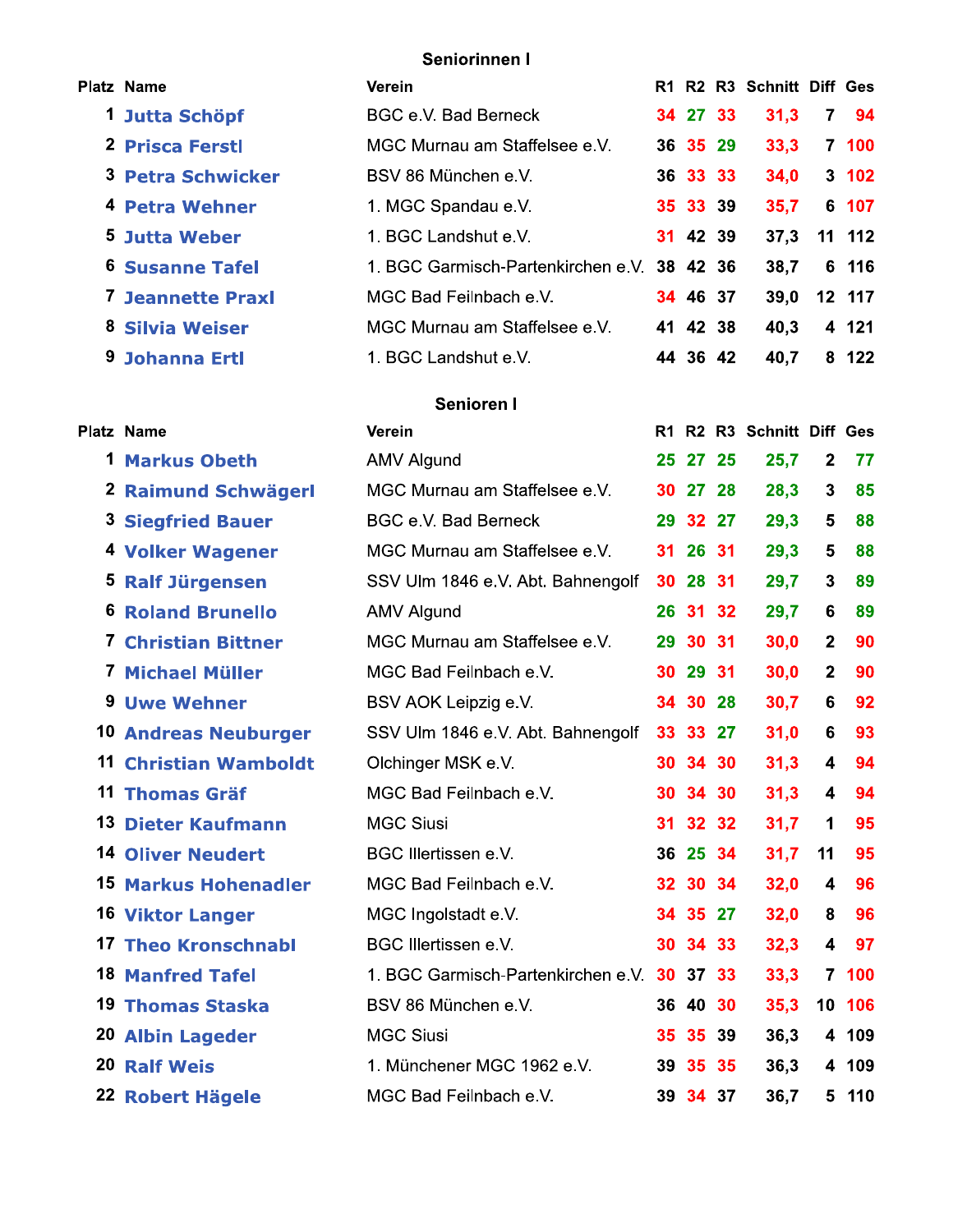#### **Damen**

| <b>Platz Name</b>      | Verein                                           |  | R1 R2 R3 Schnitt Diff Ges |  |
|------------------------|--------------------------------------------------|--|---------------------------|--|
| <b>1 Simone Werner</b> | MGC Murnau am Staffelsee e.V. 38 32 29 33,0 9 99 |  |                           |  |
| 2 Tamara Hohenadler    | MGC Bad Feilnbach e.V.                           |  | 41 35 35 37,0 6 111       |  |
| <b>3 Melanie Jooß</b>  | BGC Illertissen e.V.                             |  | 40 30 43 37,7 13 113      |  |

## Herren

|    | <b>Platz Name</b>                 | Verein                                      |          |    | R1 R2 R3 Schnitt Diff Ges |                |       |
|----|-----------------------------------|---------------------------------------------|----------|----|---------------------------|----------------|-------|
|    | <b>1 Frederick Mießner</b>        | Wiener ASVÖ Team 21                         | 29 26 28 |    | 27,7                      | $\mathbf{3}$   | 83    |
|    | 2 Daniel Ertl                     | MGC Murnau am Staffelsee e.V.               | 30 26 27 |    | 27,7                      | 4              | 83    |
|    | <b>3 Peter Amberger</b>           | BGC Neutraubling e.V.                       | 31 28 26 |    | 28,3                      | 5              | 85    |
|    | <b>4 Kevin Gesell</b>             | MGC Bad Feilnbach e.V.                      | 30 26 29 |    | 28,3                      | 4              | 85    |
|    | <b>5 Michael Neumann</b>          | MGC Murnau am Staffelsee e.V.               | 30 28 30 |    | 29,3                      | $\overline{2}$ | 88    |
| 6. | <b>Thomas Jooß</b>                | BGC Illertissen e.V.                        | 33 28 27 |    | 29,3                      | 6              | 88    |
|    | 7 Wolfgang Bäurle                 | 1. FMGC Lichtenfels 1961 e.V.               | 29 29 32 |    | 30,0                      | $\mathbf{3}$   | 90    |
| 8. | <b>Stefan Gruber</b>              | MGC Murnau am Staffelsee e.V.               | 32 27 31 |    | 30,0                      | 5              | 90    |
|    | 9 Yannick Langer                  | MGC Ingolstadt e.V.                         | 29 32 30 |    | 30,3                      | $\mathbf{3}$   | -91   |
|    | <b>10 Steffen Ehrlich</b>         | <b>BGC Neutraubling e.V.</b>                | 30 31 31 |    | 30,7                      | 1              | 92    |
|    | 11 Stephan Stranka                | 1. BGC Garmisch-Partenkirchen e.V. 29 35 33 |          |    | 32,3                      | 6              | 97    |
|    | <b>12 Christian Spennesberger</b> | MGC Murnau am Staffelsee e.V.               | 31 33 36 |    | 33,3                      |                | 5 100 |
|    | <b>13 Simon Mahl</b>              | 1. BGC Garmisch-Partenkirchen e.V. 37 39 37 |          |    | 37,7                      |                | 2 113 |
|    | 14 Andreas Rödig                  | MGC Bad Feilnbach e.V.                      | 45 46    | 52 | 47,7                      |                | 7 143 |

## **TEAMS**

## 4er Vereinsmannschaft

| <b>Platz</b>                | R <sub>1</sub> | R <sub>2</sub> | R <sub>3</sub> |      | <b>Schnitt Gesamt</b> |
|-----------------------------|----------------|----------------|----------------|------|-----------------------|
| <b>1 MGC Murnau 1</b>       | 90             | 79             | 89             | 28,7 | 258                   |
| 2 MGC Bad Feilnbach 1       | 90             | 85             | 90             | 29,4 | 265                   |
| <b>3 BGC Illertissen 2</b>  | 98             | 87             | 87             | 30,2 | 272                   |
| 4 MGC Murnau 3              | 95             | 92             | 87             | 30,4 | 274                   |
| <b>5 MGC Seis</b>           | 93             | 89             | 94             | 30,7 | 276                   |
| 6 MGC Murnau 2              | 95             | 87             | 96             | 30,9 | 278                   |
| 7 1. BGC Garmisch-P. 1      | 89             | 100            | 95             | 31,6 | 284                   |
| <b>8 MGC Murnau 4</b>       | 111            | 99             | 87             | 33,0 | 297                   |
| <b>9 BGC Illtertissen 1</b> | 106            | 89             | 110            | 33,9 | 305                   |
| 10 MGC Bad Feilnbach 2      | 105            | 102            | 99             | 34,0 | 306                   |
| 11 1. Münchener MGC 1       | 122            | 102            | 101            | 36.1 | 325                   |
| 12 1. BGC Garmisch-P. 2 109 |                | 115            | 122            | 38,4 | 346                   |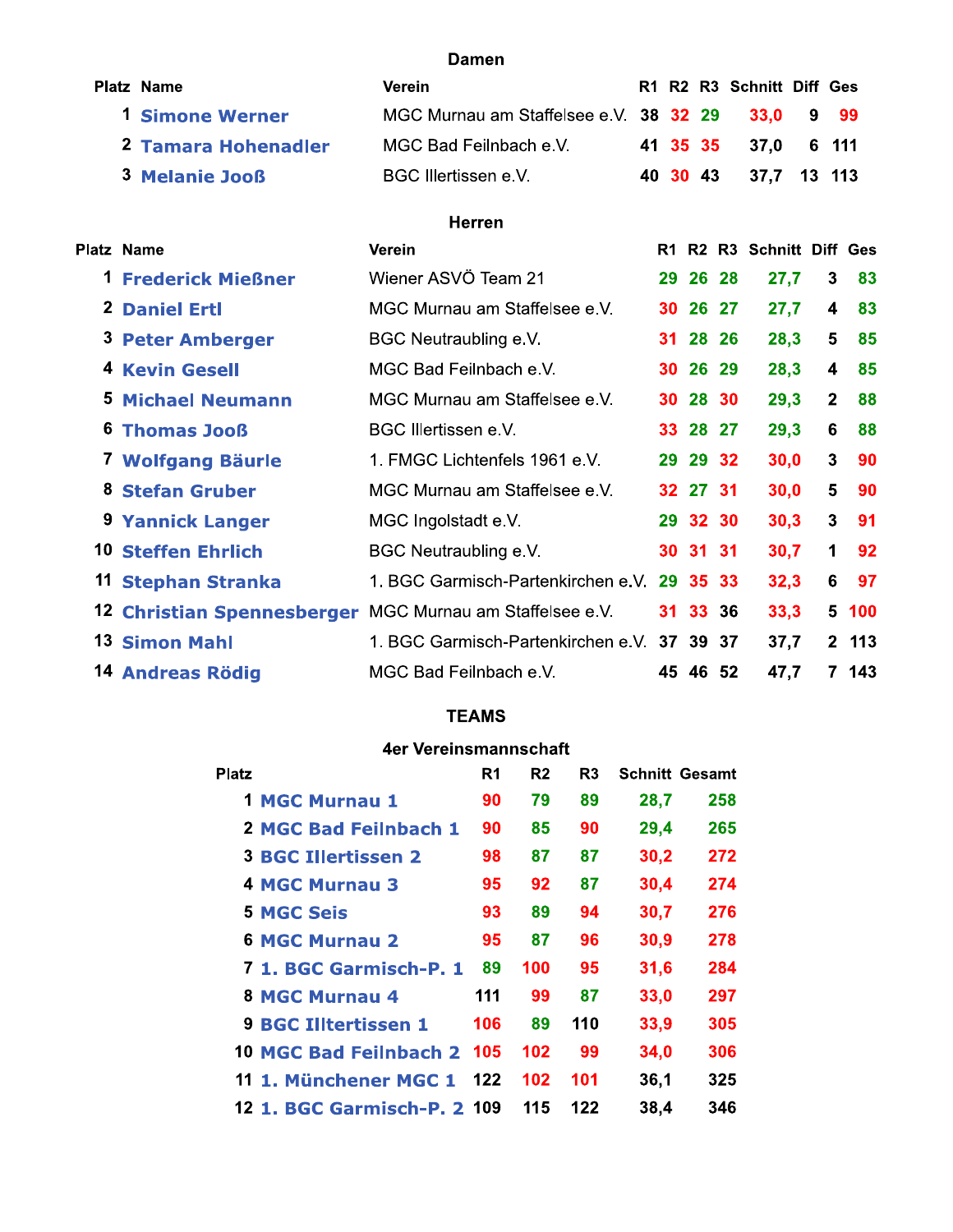| 1 MGC Murnau 1                 | R <sub>1</sub>  | R <sub>2</sub>  | R <sub>3</sub>  |      | <b>Schnitt Gesamt</b> |
|--------------------------------|-----------------|-----------------|-----------------|------|-----------------------|
| <b>Christian Bittner</b>       | 29              | 30              | 34              | 30,0 | 90                    |
| <b>Daniel Ertl</b>             | 30              | 26              | 27              | 27,7 | 83                    |
| <b>Stefan Gruber</b>           | 32              | 27              | 31              | 30,0 | 90                    |
| <b>Volker Wagener</b>          | 31              | 26              | 31              | 29,3 | 88                    |
|                                | 90              | 79              | 89              | 28,7 | 258                   |
| 2 MGC Bad Feilnbach 1          | R1              | R <sub>2</sub>  | R <sub>3</sub>  |      | <b>Schnitt Gesamt</b> |
| <b>Markus Hohenadler</b>       | 32              | 30              | 34              | 32,0 | 96                    |
| <b>Kevin Gesell</b>            | 30              | 26              | 29              | 28,3 | 85                    |
| <b>Michael Müller</b>          | 30              | 29              | 31              | 30,0 | 90                    |
| <b>Thomas Gräf</b>             | 30              | 34              | 30              | 31,3 | 94                    |
|                                | 90              | 85              | 90              | 29,4 | 265                   |
| 3 BGC Illertissen 2            | R <sub>1</sub>  | R <sub>2</sub>  | R <sub>3</sub>  |      | <b>Schnitt Gesamt</b> |
| <b>Richard Scharf</b>          | 35              | 29              | 32              | 32,0 | 96                    |
| <b>Toni Schöll</b>             | 35              | 30              | 28              | 31,0 | 93                    |
| <b>Klaus Baumer</b>            | 30              | 32              | 34              | 32,0 | 96                    |
| <b>Thomas Jooß</b>             | 33              | 28              | 27              | 29,3 | 88                    |
|                                | 98              | 87              | 87              | 30,2 | 272                   |
| 4 MGC Murnau 3                 | R <sub>1</sub>  | R <sub>2</sub>  | R <sub>3</sub>  |      | <b>Schnitt Gesamt</b> |
| <b>Simone Werner</b>           | 38              | 32              | 29              | 33,0 | 99                    |
| <b>Christian Spennesberger</b> | 31              | 33              | 36              | 33,3 | 100                   |
| <b>Angelika Heyder</b>         | 34              | 36              | 30              | 33,3 | 100                   |
| <b>Raimund Schwägerl</b>       | 30              | 27              | 28              | 28,3 | 85                    |
|                                | 95              | 92              | 87              | 30,4 | 274                   |
| 5 MGC Seis                     | R1              | R2              | R <sub>3</sub>  |      | <b>Schnitt Gesamt</b> |
| <b>Albin Lageder</b>           | 35              | 35              | 39 <sub>o</sub> | 36,3 | 109                   |
| <b>Dagmar Hirschmann</b>       | 30              | 27              | 31              | 29,3 | 88                    |
| <b>Dieter Kaufmann</b>         | 31              | 32 <sub>2</sub> | 32 <sub>2</sub> | 31,7 | 95                    |
| <b>Walter Senoner</b>          | 32 <sub>2</sub> | 30 <sup>°</sup> | 31              | 31,0 | 93                    |
|                                | 93              | 89              | 94              | 30,7 | 276                   |
| 6 MGC Murnau 2                 | R <sub>1</sub>  | R <sub>2</sub>  | R <sub>3</sub>  |      | <b>Schnitt Gesamt</b> |
| <b>Ernst Böhm</b>              | 36              | 27              | 36              | 33,0 | 99                    |
| <b>Michael Neumann</b>         | 30              | 28              | 30              | 29,3 | 88                    |
| <b>Elfriede Bader</b>          | 32              | 32              | 31              | 31,7 | 95                    |
| <b>Tobias Wagener</b>          | 33              | 40              | 35              | 36,0 | 108                   |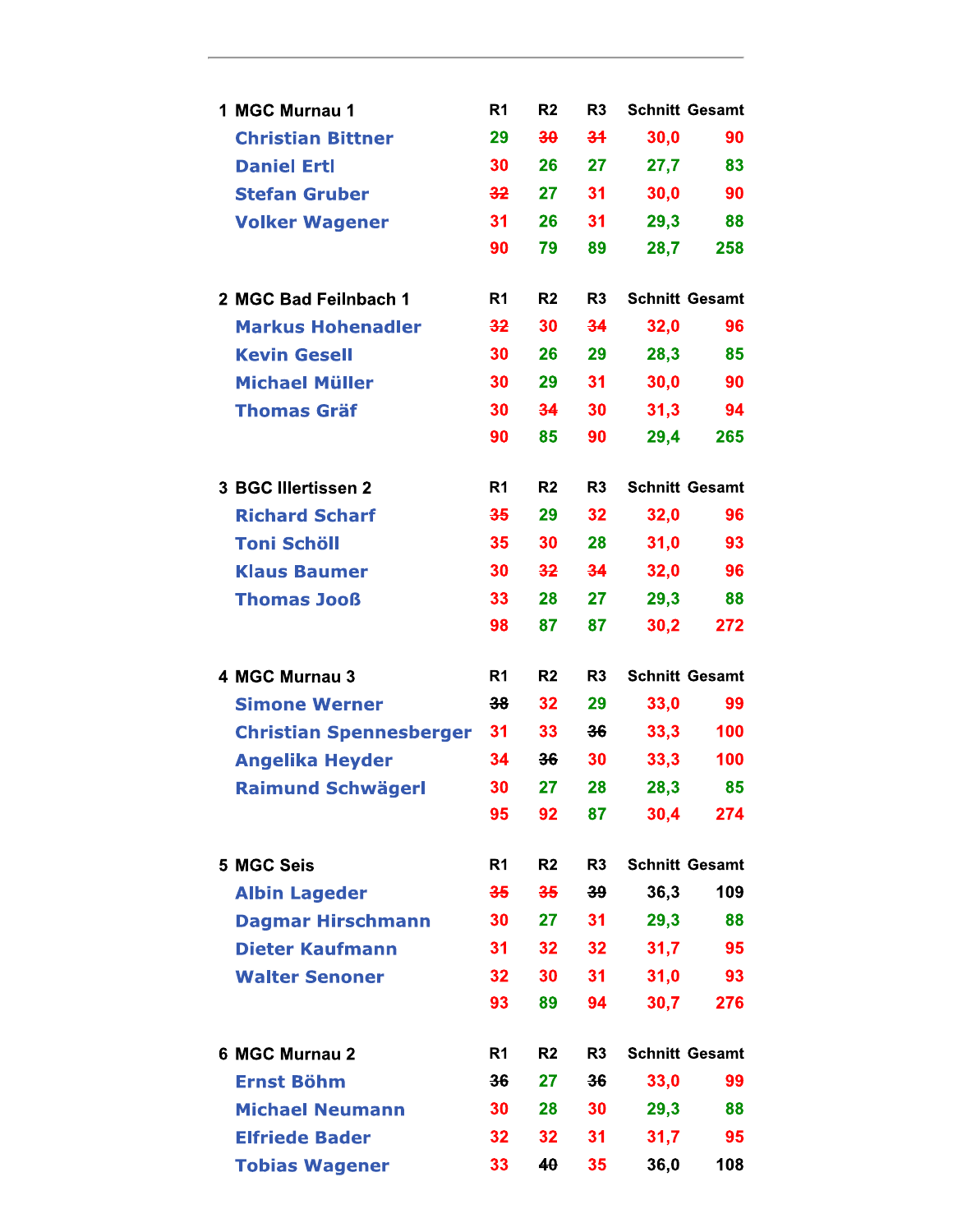|                            | 95              | 87             | 96             | 30,9 | 278                   |
|----------------------------|-----------------|----------------|----------------|------|-----------------------|
| 7 1. BGC Garmisch-P. 1     | R1              | R <sub>2</sub> | R <sub>3</sub> |      | <b>Schnitt Gesamt</b> |
| <b>Stephan Stranka</b>     | 29              | 35             | 33             | 32,3 | 97                    |
| <b>Susanne Tafel</b>       | 38 <sub>0</sub> | 42             | 36             | 38,7 | 116                   |
| <b>Josef Mahl</b>          | 30              | 28             | 29             | 29,0 | 87                    |
| <b>Manfred Tafel</b>       | 30              | 37             | 33             | 33,3 | 100                   |
|                            | 89              | 100            | 95             | 31,6 | 284                   |
| 8 MGC Murnau 4             | R <sub>1</sub>  | R <sub>2</sub> | R <sub>3</sub> |      | <b>Schnitt Gesamt</b> |
| <b>Silvia Weiser</b>       | 41              | 42             | 38             | 40,3 | 121                   |
| <b>Franz Weiser</b>        | 36              | 32             | 30             | 32,7 | 98                    |
| <b>Erika Tuchs</b>         | 39              | 32             | 28             | 33,0 | 99                    |
| <b>Prisca Ferstl</b>       | 36              | 35             | 29             | 33,3 | 100                   |
|                            | 111             | 99             | 87             | 33,0 | 297                   |
| 9 BGC Illtertissen 1       | R <sub>1</sub>  | R <sub>2</sub> | R <sub>3</sub> |      | <b>Schnitt Gesamt</b> |
| <b>Melanie Jooß</b>        | 40              | 30             | 43             | 37,7 | 113                   |
| <b>Oliver Neudert</b>      | 36              | 25             | 34             | 31,7 | 95                    |
| <b>Theo Kronschnabl</b>    | 30              | 34             | 33             | 32,3 | 97                    |
|                            | 106             | 89             | 110            | 33,9 | 305                   |
| 10 MGC Bad Feilnbach 2     | R <sub>1</sub>  | R <sub>2</sub> | R <sub>3</sub> |      | <b>Schnitt Gesamt</b> |
| <b>Tamara Hohenadler</b>   | 41              | 35             | 35             | 37,0 | 111                   |
| <b>Annalena Hohenadler</b> | 32              | 33             | 31             | 32,0 | 96                    |
| <b>Gerhard Pitterle</b>    | 34              | 36             | 33             | 34,3 | 103                   |
| <b>Robert Hägele</b>       | 39              | 34             | 37             | 36,7 | 110                   |
|                            | 105             | 102            | 99             | 34,0 | 306                   |
| 11 1. Münchener MGC 1      | R <sub>1</sub>  | R <sub>2</sub> | R <sub>3</sub> |      | <b>Schnitt Gesamt</b> |
| <b>Cornelia Lais</b>       | 43              | 37             | 36             | 38,7 | 116                   |
| <b>Peter Lais</b>          | 40              | 30             | 30             | 33,3 | 100                   |
| <b>Ralf Weis</b>           | 39              | 35             | 35             | 36,3 | 109                   |
|                            | 122             | 102            | 101            | 36,1 | 325                   |
| 12 1. BGC Garmisch-P. 2    | R <sub>1</sub>  | R <sub>2</sub> | R <sub>3</sub> |      | <b>Schnitt Gesamt</b> |
| <b>Simon Mahl</b>          | 37              | 39             | 37             | 37,7 | 113                   |
| <b>Wolfgang Gotthard</b>   | 31              | 37             | 48             | 38,7 | 116                   |
| <b>Hans Häuserer</b>       | 44              | 39             | 42             | 41,7 | 125                   |
| <b>Irmgard Gerdeißen</b>   | 41              | 41             | 43             | 41,7 | 125                   |
|                            | 109             | 115            | 122            | 38,4 | 346                   |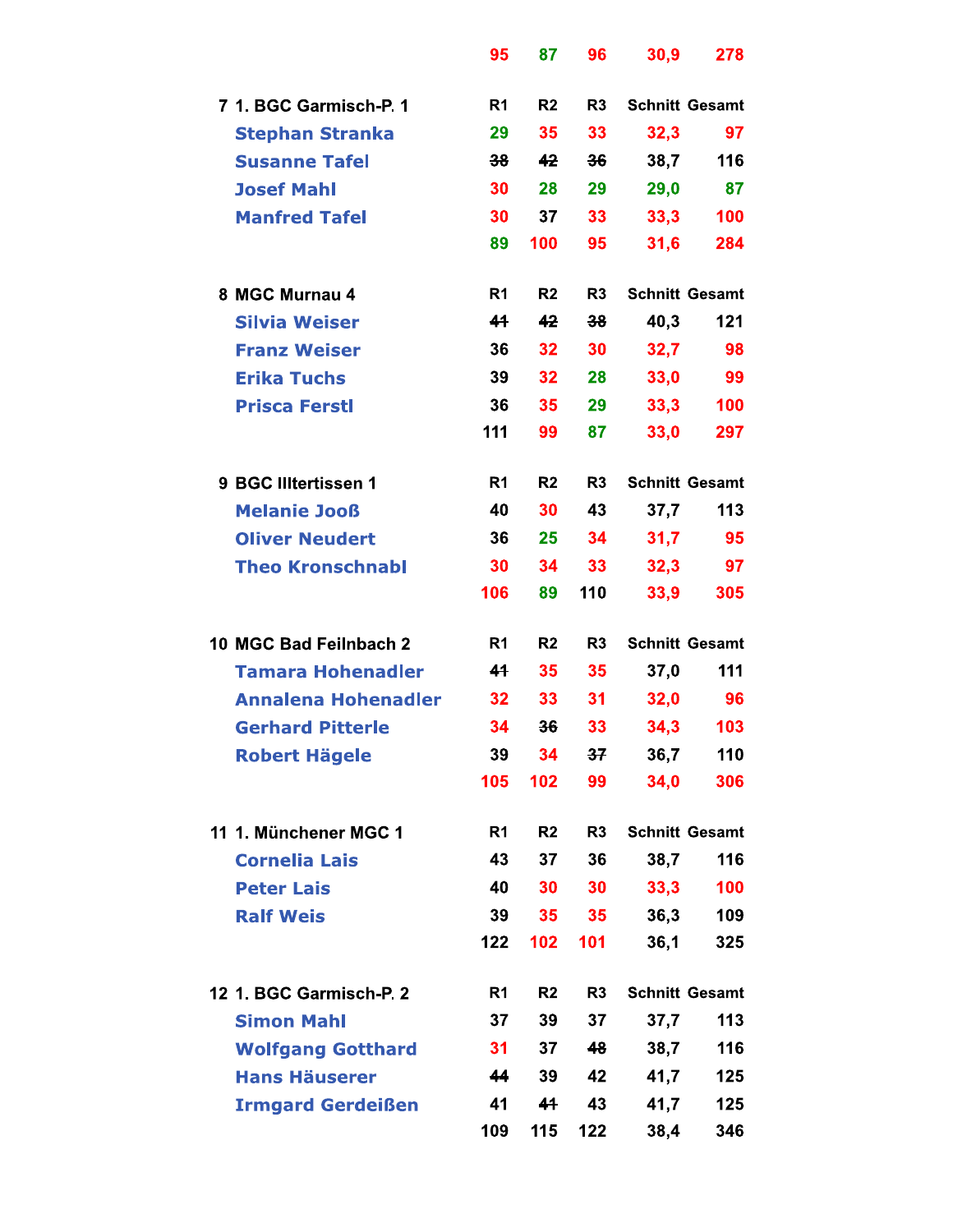## **TEAMS**

|                  | <b>Paarwertung</b> |                |                |                       |     |  |  |  |  |  |  |
|------------------|--------------------|----------------|----------------|-----------------------|-----|--|--|--|--|--|--|
| Platz            | R1                 | R <sub>2</sub> | R <sub>3</sub> | <b>Schnitt Gesamt</b> |     |  |  |  |  |  |  |
| 1 Team 1         | 63                 | 59             | 60             | 30,3                  | 182 |  |  |  |  |  |  |
| 2 Team 9         | 61                 | 59             | 63             | 30,5                  | 183 |  |  |  |  |  |  |
| 3 Team 3         | 62                 | 65             | 61             | 31,3                  | 188 |  |  |  |  |  |  |
| 4 Team 4         | 66                 | 63             | 59             | 31,3                  | 188 |  |  |  |  |  |  |
| 5 Team 7         | 64                 | 63             | 65             | 32,0                  | 192 |  |  |  |  |  |  |
| 6 Team 12        | 72                 | 61             | 60             | 32,2                  | 193 |  |  |  |  |  |  |
| 7 Team 10        | 68                 | 66             | 63             | 32,8                  | 197 |  |  |  |  |  |  |
| 8 Team 2         | 70                 | 63             | 66             | 33,2                  | 199 |  |  |  |  |  |  |
| 9 Team 6         | 72                 | 61             | 66             | 33,2                  | 199 |  |  |  |  |  |  |
| 10 Team 15       | 73                 | 58             | 70             | 33,5                  | 201 |  |  |  |  |  |  |
| 11 Team 11       | 63                 | 75             | 66             | 34,0                  | 204 |  |  |  |  |  |  |
| <b>12 Team 5</b> | 74                 | 62             | 69             | 34,2                  | 205 |  |  |  |  |  |  |
| 13 Team 14 71    |                    | 69             | 72             | 35,3                  | 212 |  |  |  |  |  |  |
| 14 Team 13       | 68                 | 79             | 69             | 36,0                  | 216 |  |  |  |  |  |  |
| 15 Team 8        | 79                 | 92             | 89             | 43,3                  | 260 |  |  |  |  |  |  |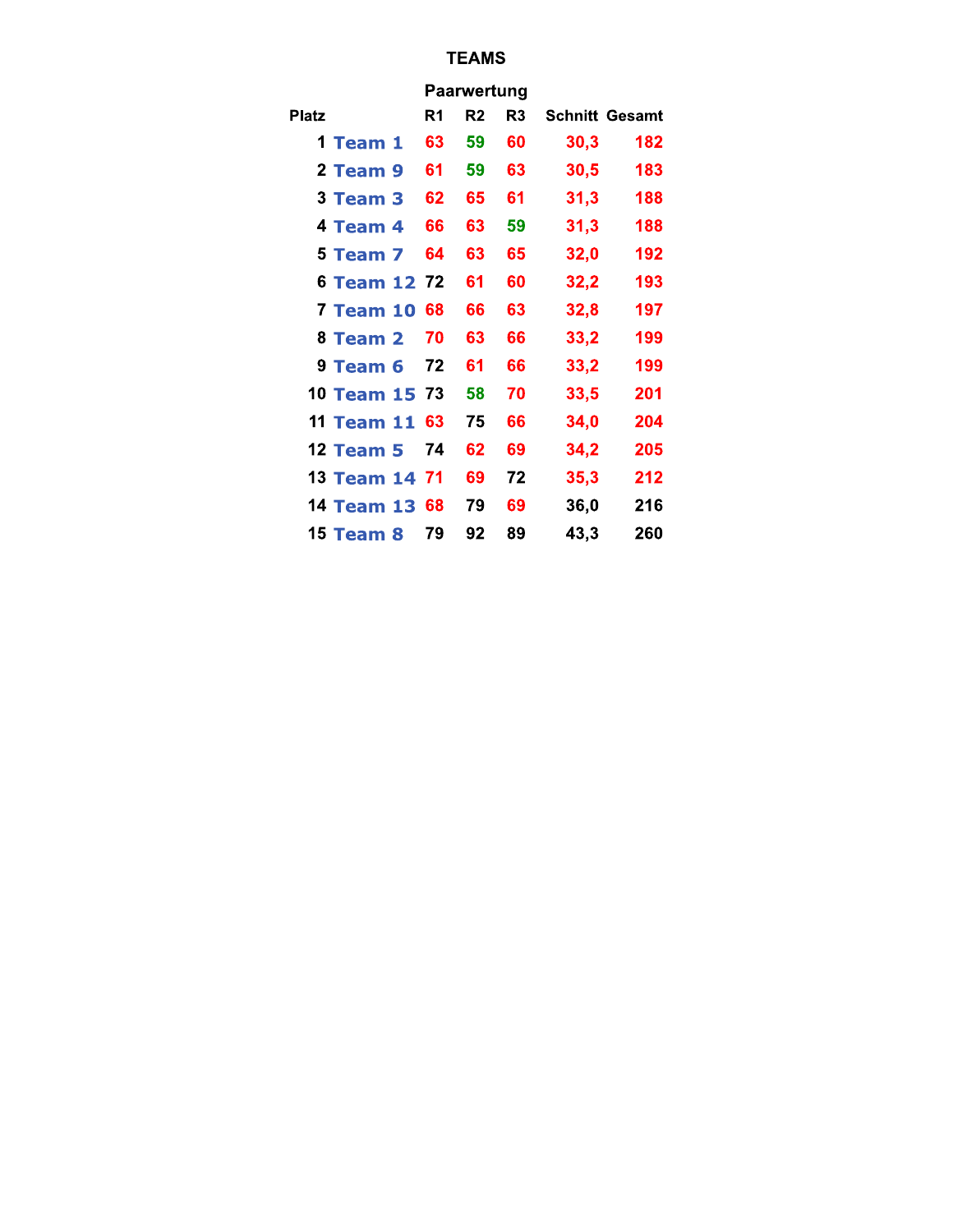| 1 Team 1                      | R <sub>1</sub> | R <sub>2</sub>  | R <sub>3</sub>  |      | <b>Schnitt Gesamt</b> |
|-------------------------------|----------------|-----------------|-----------------|------|-----------------------|
| <b>Jutta Schöpf</b>           | 34             | 27              | 33              | 31,3 | 94                    |
| <b>Siegfried Bauer</b>        | 29             | 32              | 27 <sub>2</sub> | 29,3 | 88                    |
|                               | 63             | 59              | 60              | 30.3 | 182                   |
| 2 Team 9                      | R <sub>1</sub> | R <sub>2</sub>  | R <sub>3</sub>  |      | <b>Schnitt Gesamt</b> |
| <b>Dieter Kaufmann</b>        | 31             | 32              | 32              | 31,7 | 95                    |
| <b>Dagmar Hirschmann</b>      | 30             | 27              | 31              | 29,3 | 88                    |
|                               | 61             | 59              | 63              | 30,5 | 183                   |
| 3 Team 3                      | R <sub>1</sub> | R <sub>2</sub>  | R <sub>3</sub>  |      | <b>Schnitt Gesamt</b> |
| <b>Felix Buckentin</b>        | 30             | 33              | 30              | 31,0 | 93                    |
| <b>Elfriede Bader</b>         | 32             | 32              | 31              | 31,7 | 95                    |
|                               | 62             | 65              | 61              | 31,3 | 188                   |
| 4 Team 4                      | R <sub>1</sub> | R <sub>2</sub>  | R <sub>3</sub>  |      | <b>Schnitt Gesamt</b> |
| <b>Michael Neumann</b>        | 30             | 28              | 30              | 29,3 | 88                    |
| <b>Prisca Ferstl</b>          | 36             | 35              | 29              | 33,3 | 100                   |
|                               | 66             | 63              | 59              | 31,3 | 188                   |
| 5 Team 7                      | R <sub>1</sub> | R <sub>2</sub>  | R <sub>3</sub>  |      | <b>Schnitt Gesamt</b> |
| <b>Markus Hohenadler</b>      | 32             | 30              | 34              | 32,0 | 96                    |
| <b>Annalena Hohenadler 32</b> |                | 33              | 31              | 32,0 | 96                    |
|                               | 64             | 63              | 65              | 32,0 | 192                   |
| 6 Team 12                     | R1             | R <sub>2</sub>  | R <sub>3</sub>  |      | <b>Schnitt Gesamt</b> |
| <b>Ekkehard Lauer</b>         | 33             | 29              | 32              | 31,3 | 94                    |
| <b>Erika Tuchs</b>            | 39             | 32 <sub>2</sub> | 28              | 33,0 | 99                    |
|                               | 72             | 61              | 60              | 32,2 | 193                   |
| <b>7 Team 10</b>              | R <sub>1</sub> | R <sub>2</sub>  | R <sub>3</sub>  |      | <b>Schnitt Gesamt</b> |
| <b>Christian Wamboldt</b>     | 30             | 34              | 30              | 31,3 | 94                    |
| <b>Edeltraud Zeller</b>       | 38             | 32 <sub>2</sub> | 33 <sup>2</sup> | 34,3 | 103                   |
|                               | 68             | 66              | 63              | 32,8 | 197                   |
| 8 Team 2                      | R <sub>1</sub> | R <sub>2</sub>  | R <sub>3</sub>  |      | <b>Schnitt Gesamt</b> |
| <b>Ernst Böhm</b>             | 36             | 27              | 36              | 33,0 | 99                    |
| <b>Angelika Heyder</b>        | 34             | 36 <sup>°</sup> | 30              | 33,3 | 100                   |
|                               | 70             | 63              | 66              | 33,2 | 199                   |
| 9 Team 6                      | R <sub>1</sub> | R2              | R <sub>3</sub>  |      | <b>Schnitt Gesamt</b> |